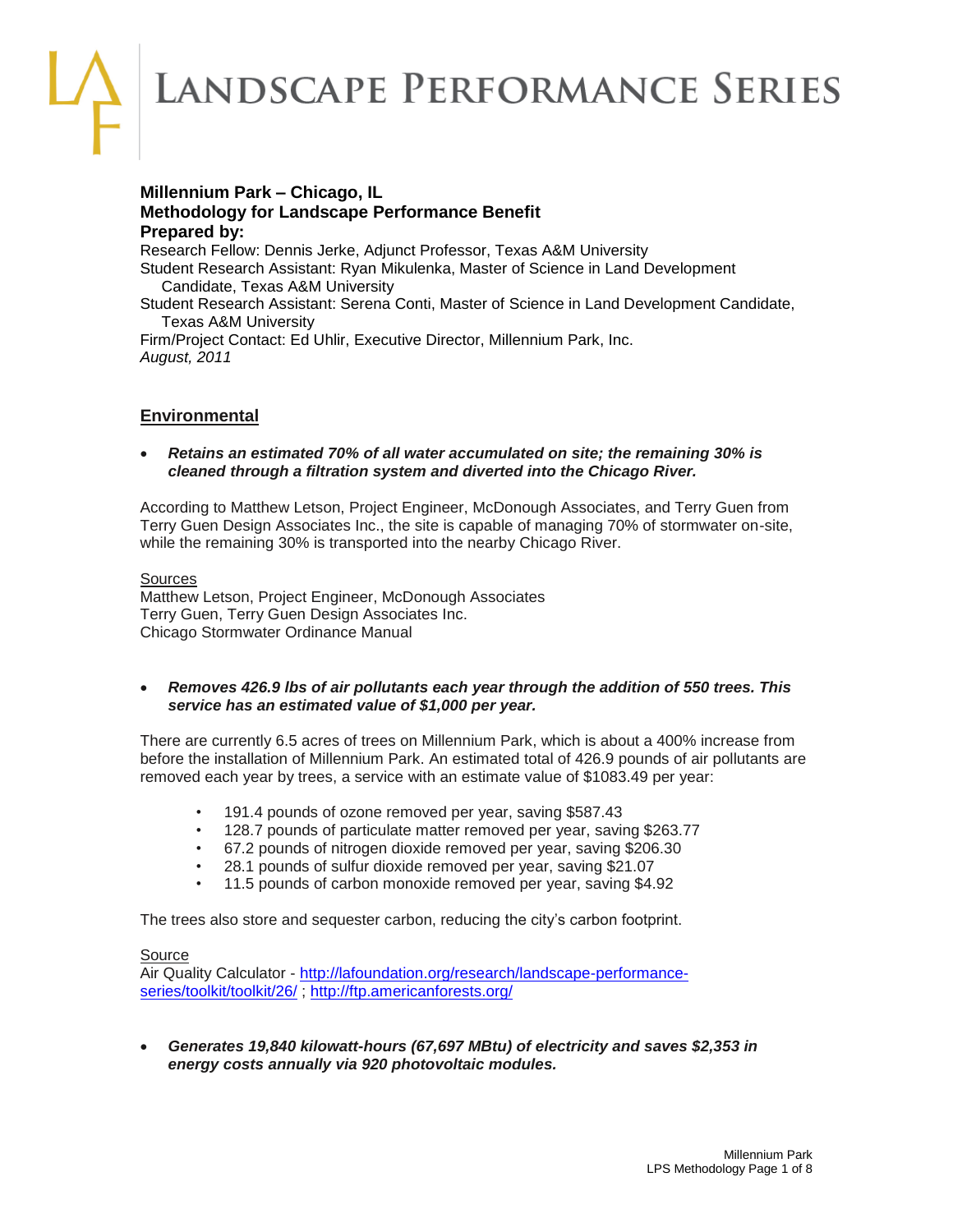The Exelon Pavilions are four of the five buildings in Millennium Park that generate electricity from solar energy. On the north side of the site, the Northeast Exelon Pavilion and the Northwest Exelon Pavilion, jointly named the North Exelon Pavilions, utilize 920 photovoltaic modules.

Rather than using traditional glass panels, HBRA designed the pavilions using monocrystalline PV panels, an electrical device that converts light energy into electricity. In addition to creating a black, glazed appearance that contributes to the Pavilion's minimalist design, dark PV cells encased in laminates proved to be a cost-effective alternative building material. According to Frank Laraia, manager of Spire Solar Chicago, solar panels frequently amount to less than 4% of total building cost. At the North Exelon Pavilions, the solar panels cost between \$70 and \$75 per square foot, and generate \$7 to \$14 per watt of power produced.

In 2005, the North Pavilions received the Leadership in Energy and Environmental Design (LEED) Silver rating from the United States Green Building Council (USGBC). In the "Alternative and/or Renewable Energy Use – New Construction" category, they were awarded the Technology Award Honorable Mention by the Society of Heating, Refrigerating and Air-Conditioning Engineers (ASHRAE). Also in 2005, the city of "Chicago was ranked fourth among U.S. cities in solar installations, and the Exelon Pavilions took the city to a total of 1 MW of installed photovoltaic systems." Together, "the pavilions generate 19,840 kilowatt-hours or 67,697 MBtu's of electricity annually, [which is] worth \$2,353 per year at 2010 average electricity prices." Also, according to the city of Chicago, the pavilions provide enough energy annually to power at least 14 star-rated energy-efficient homes in Chicago.

#### **Sources**

U.S.Green Building Council<http://www.usgbc.org/DisplayPage.aspx?CategoryID=19>

Frank Laraia, Manager, Spire Solar Chicago

Exelon News Release, *The Millennium Park Welcome Center Opens in the Northwest Exelon Pavilion*, April 30, 2005 [http://web.archive.org/web/20061111045002/http://www.exeloncorp.com/NR/exeres/1DE34685-](http://web.archive.org/web/20061111045002/http:/www.exeloncorp.com/NR/exeres/1DE34685-4FDD-4BF6-97CB-67F360E70EF8.htm)

[4FDD-4BF6-97CB-67F360E70EF8.htm](http://web.archive.org/web/20061111045002/http:/www.exeloncorp.com/NR/exeres/1DE34685-4FDD-4BF6-97CB-67F360E70EF8.htm) *accessed 5/1/12*

Explore Chicago, The City of Chicago's Official Tourism Site [http://explorechicago.org/city/en/things\\_see\\_do/attractions/dca\\_tourism/exelon\\_pavilions\\_.html](http://explorechicago.org/city/en/things_see_do/attractions/dca_tourism/exelon_pavilions_.html)

Wikipedia [http://en.wikipedia.org/wiki/Exelon\\_Pavilions#cite\\_note-cost-1](http://en.wikipedia.org/wiki/Exelon_Pavilions#cite_note-cost-1)

Millennium Park, Inc.

Millennium Park Chicago, Cheryl Kent

Walking Though Chicago's Millennium Park, a special editorial supplement to the October issue of Midwest Construction, a publication of the McGraw-Hill Construction

Regional Publications group

Solar Panel Information [http://www.sebane.org/news\\_room/news\\_releases\\_viewer.asp?id=58](http://www.sebane.org/news_room/news_releases_viewer.asp?id=58)

# **Social**

## *Offers over 610 free hands-on educational events each year.*

Source

Lacey Capps, Director of Special Programs, Chicago Office of Tourism and Culture Millennium Park Inc. Calendar of Free Events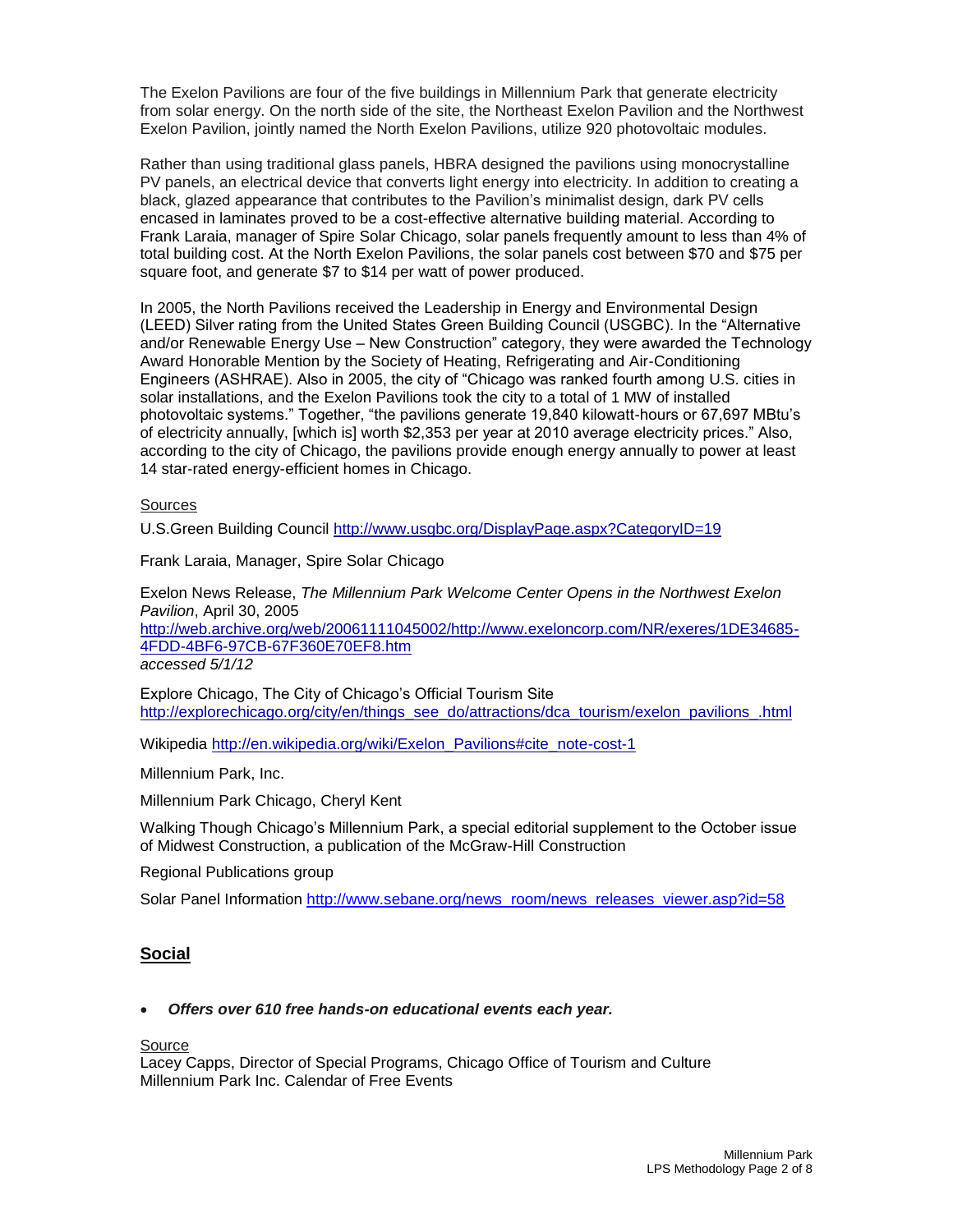# **Economic**

### *Attracts approximately 5 million visitors annually, a 60% increase in a 6-year period, and generates an estimated annual revenue of \$1.4 billion in direct visitor spending and an additional \$78 million in tax revenue.*

Tourism to Chicago generates billions in revenue to the city. An analysis was conducted to estimate the financial impact the tourists visiting the park have on the city. Chicago hosted 39.2 million domestic and overseas visitors in 2010, including 28.0 million domestic leisure travelers, 10.1 million domestic business travelers and 1.13 million overseas visitors. These visitors contributed more than \$11.1 billion to Chicago's economy in 2010, creating 124,400 jobs and \$616 million of tax revenue. Twelve percent of Chicago tourists visit Millennium Park. These visitors of the park account for \$1.4 billion of direct spending and \$78 million in tax revenue.

| <b>Travel Generated Direct Spending</b>   |                |                            |
|-------------------------------------------|----------------|----------------------------|
| <b>Total Visitors</b>                     | 39,200,000     |                            |
| Travelers to Millenium Park               | 5,000,000      |                            |
| % of travelers that visit Millennium Park | 128%           |                            |
|                                           |                | <b>From Millenium Park</b> |
| <b>Travel Generated Direct Spending</b>   | <b>Total</b>   | <b>Visitors</b>            |
| Direct Domestic Spending                  | 9,749,800,000  | 1,243,596,939              |
| Direct International Spending             | 1,348,100,000  | 171,951,531                |
| <b>Total Direct Spending</b>              | 11,097,900,000 | 1,415,548,469              |
| <b>Travel Generated Employment</b>        |                |                            |
| <b>Travel Generated Employment</b>        | 124,400        | 15,867                     |
| <b>Travel Generated Tax Revenue</b>       |                |                            |
| Sales Tax Revenue                         | 343,300,000    | 43,788,265                 |
| <b>Local Tax Revenue</b>                  | 203,000,000    | 25,892,857                 |
| Domestic Traveler Total Tax Revenue       | 546,200,000    | 69,668,367                 |
| International Traveler Total Tax Revenue  | 70,000,000     | 8,928,571                  |
| <b>Total Tax Revenue</b>                  | 616,200,000    | 78,596,939                 |

The 60% increase in visitation was calculated for the 6-year period between 2005 and 2010.

### 3 million visitors in 2005

As baseline reported in: Goodman Williams Group and URS Corporation (April 21, 2005). "Millennium Park Economic Impact Study" (PDF), p.5. City of Chicago Department of Planning and Development.

5 million visitors in 2010 Attributed to Neal Speers, General Manager, MB Real Estate in: Mikulenka, Ryan (Summer 2011). "Millennium Park Quadruaple Net Value Report" (PDF), p.16. Texas

A&M University and DePaul University.

 $(5 \text{ million} - 3 \text{ million})$  3 mill = 60% increase

### **Sources**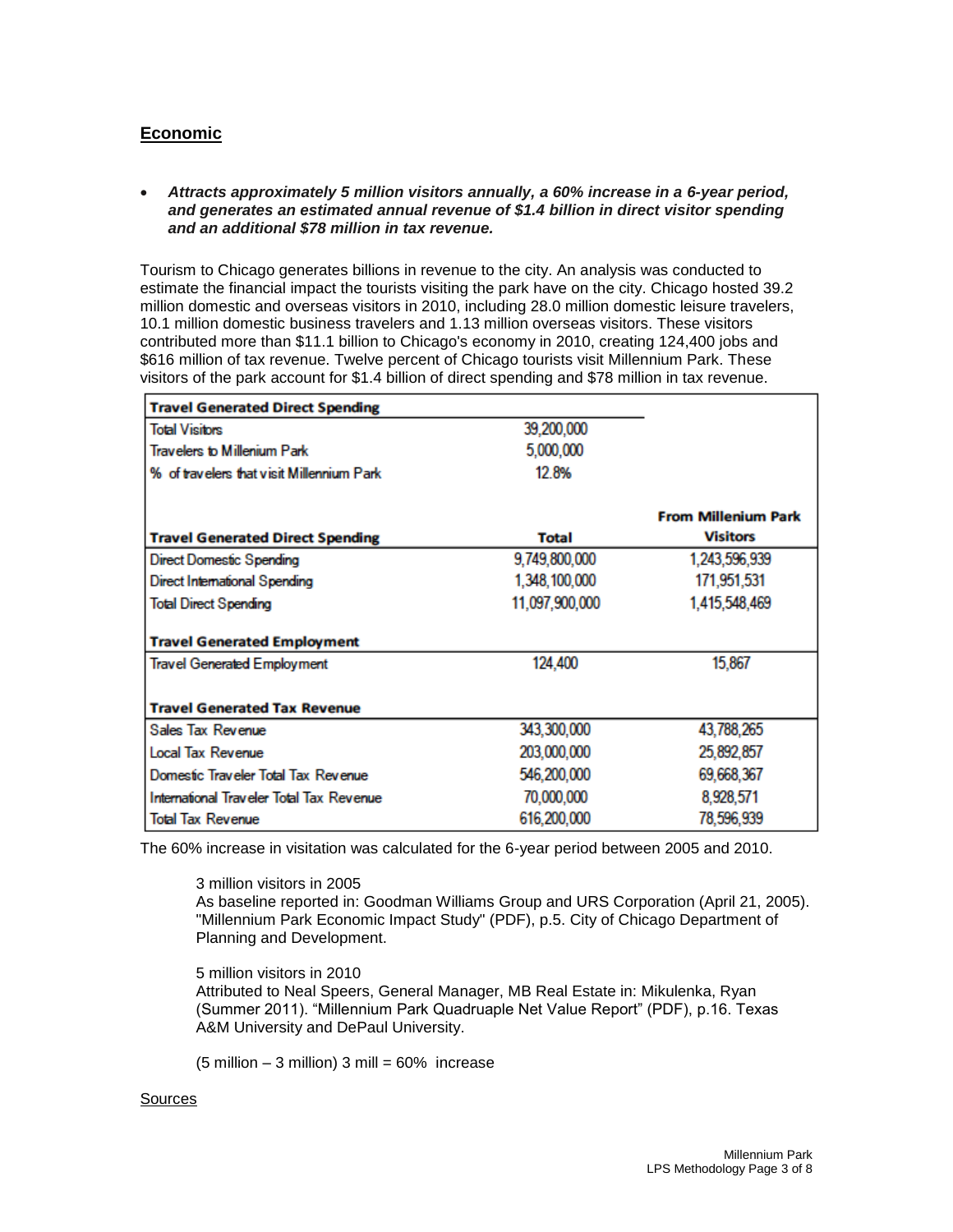Travel Industry Association of America Ed Uhlir, Executive Director, Millennium Park Inc. Chicago Tourism Bureau Chicago Travel Statistics Choose Chicago [http://www.choosechicago.com/media/statistics/visitor\\_impact/Pages/default.aspx](http://www.choosechicago.com/media/statistics/visitor_impact/Pages/default.aspx) Millennium Park Economic Impact Study Neal Speers, General Manager, MB Real Estate

 *Increased the number of residential units in an underutilized part of the city by 57%, resulting in a population increase of 71% within a 6-year period. From 2005 to 2015, a total of \$1.4 billion in residential development is projected.*

An analysis of the area immediately adjacent to the park was conducted to determine the increase in residential housing and population growth. Since the park opened, over 4,800 apartment and condo units have been completed, resulting in a population increase of 71%. The development of new units was comprised of 64% of units being new construction and 36% being adaptive reuse of class B and C office space.

|                                            |       | 2006  | 2007  | 2008  | 2009  |       |
|--------------------------------------------|-------|-------|-------|-------|-------|-------|
| <b>Residential Housing Units Delivered</b> | 1.305 | 494   | 647   |       | 1.284 |       |
| <b>Total Residential Units</b>             | 6.313 | 6.807 | 7.454 | 8.607 | 9.891 | 9,900 |

|                             | 2000    | 2010    |              |
|-----------------------------|---------|---------|--------------|
| <b>East Loop Population</b> | 5.877   | 10.047  | 71% Increase |
| Chicago Central Area        | 111.742 | 185,844 | 66% Increase |
|                             |         |         |              |

The \$1.4 billion in projected residential development is from the 2005 Millennium Park Economic Impact Study which analyzed the economic impact on Chicago for the 10 year period (2005- 2015) directly attributable to the construction of Millennium Park. The report was produced by consultants Goodman Williams Group and URS Corporation for the City of Chicago's Department of Planning and Development in 2005.

Sources Site To Do Business – www.STDBonline.com ESRI 2010 Data US Census Chicago Central Area Plan 2005 Millennium Park Economic Impact Study

 *Creates a 25-40% price per square foot premium on newer residential condominium units that have views of the park, in some cases up to \$125 more per sf than units with views of the city and lake.*

Two residential condominium buildings with views of the park were analyzed to determine if there is a premium placed on units sold with a park view versus units sold without park views. Below is the sales breakdown of 400 East Randolph and The Legacy at Millennium Park.

|      |              |         | Millenium Park View |              |          |       | <b>OtherView</b> |     |              |          |    |                                             |       |
|------|--------------|---------|---------------------|--------------|----------|-------|------------------|-----|--------------|----------|----|---------------------------------------------|-------|
|      |              | Sum of  |                     | Sum of Sales |          |       | Sum of           |     | Sum of Sales |          |    |                                             |       |
|      | <b>Sales</b> | æ       |                     | Price        | s⁄s∓     | Sales | Œ                |     | Price        | s⁄s∓     |    | Difference                                  | ℅     |
| 2005 | 15           | 20,405  | s.                  | 7,919,555    | \$388.12 | 26    | 28,905           | s.  | 8,984,700    | \$310.84 | s. | 77.28                                       | 24.9% |
| 2006 | 11           | 9.915   | s                   | 4, 161, 400  | \$419.71 | 32    | 31, 220          | s.  | 8, 681, 150  | \$278.06 | s. | 141.64                                      | 50.9% |
| 2007 |              | 5,820   | s                   | 2,604,000    | \$447.42 | 27    | 26,945           | Ś.  | 8,273,900    | \$307.07 |    | <sup>\$</sup> Millennium Park <sup>7%</sup> |       |
| 2008 | 5            | 4,850   | s.                  | 2,174,900    | \$448.43 | 18    | 15,310           | \$. | 4,468,575    |          |    | LPS Methodology Page 4 of 8 6%              |       |
| 2009 | 6            | 5,500   | s.                  | 2, 218, 500  | \$403.36 | 17    | 14, 163          | Ś.  | 3,970,500    | \$280.34 | Š. | 123.02                                      | 43.9% |
| 2010 | 5            | 5,350   | Ś.                  | 2,087,500    | \$390.19 | 19    | 15,525           | S.  | 4, 199, 400  | \$270.49 | Ś. | 119.69                                      | 44.3% |
|      | 92           | 103.525 |                     | \$37,409,355 |          | 291   | 264.046          |     | \$68,151,574 |          | s. | 126.43                                      | 43.9% |

#### *400 East Randolph*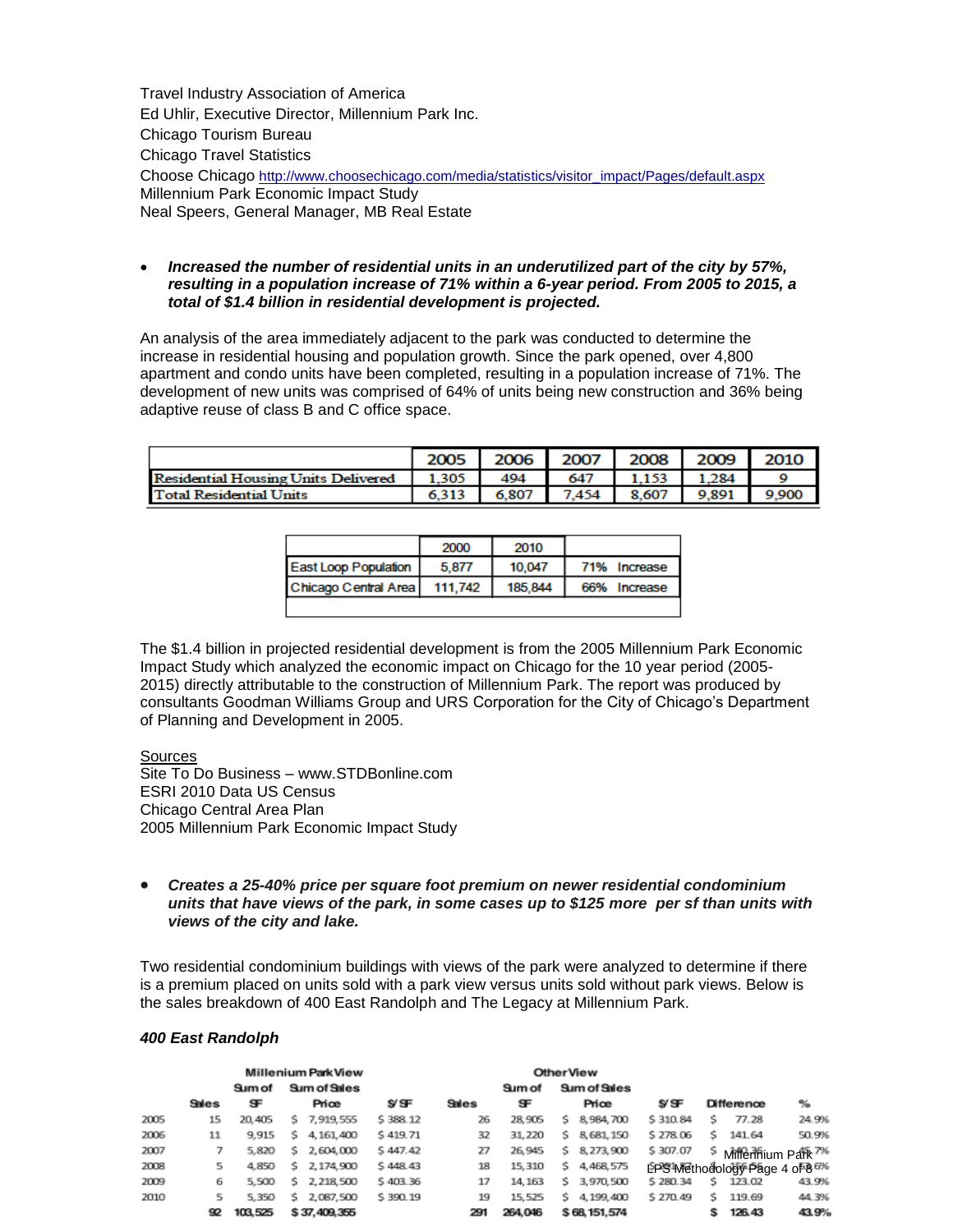Sales transactions at 400 East Randolph showed a premium for south-facing park views versus north-facing lake and city views. There were not enough transactions per year to make a floor-byfloor comparison, so some of the premium may be attributed the units being on different floors. After 2005, there was consistently a 40%+ premium price per square foot paid for Millennium Park views, an average \$126/square foot.

## *The Legacy at Millennium Park*

The Legacy at Millennium Park is a new construction development. As most of the units closed upon the completion of the building, a floor-by-floor comparison could be done to eliminate the premium paid for which floor the unit is on. In addition, units with partial Millennium Park views were eliminated from the sample. On floors that had transactions for both Millennium Park views and non-Millennium Park views, the average premium paid was \$131/square foot, a 29% premium. (See table on the following page.)

Millennium Park clearly adds value to residential real estate with views of the property. Though there are many variables which factor into the sales price of condo units, it is clear that an excess of \$125 per square foot premium is paid for units with a park view. Millennium Park has added real estate value to the surrounding area.

**Source** Multiple Listing Service of Northern Illinois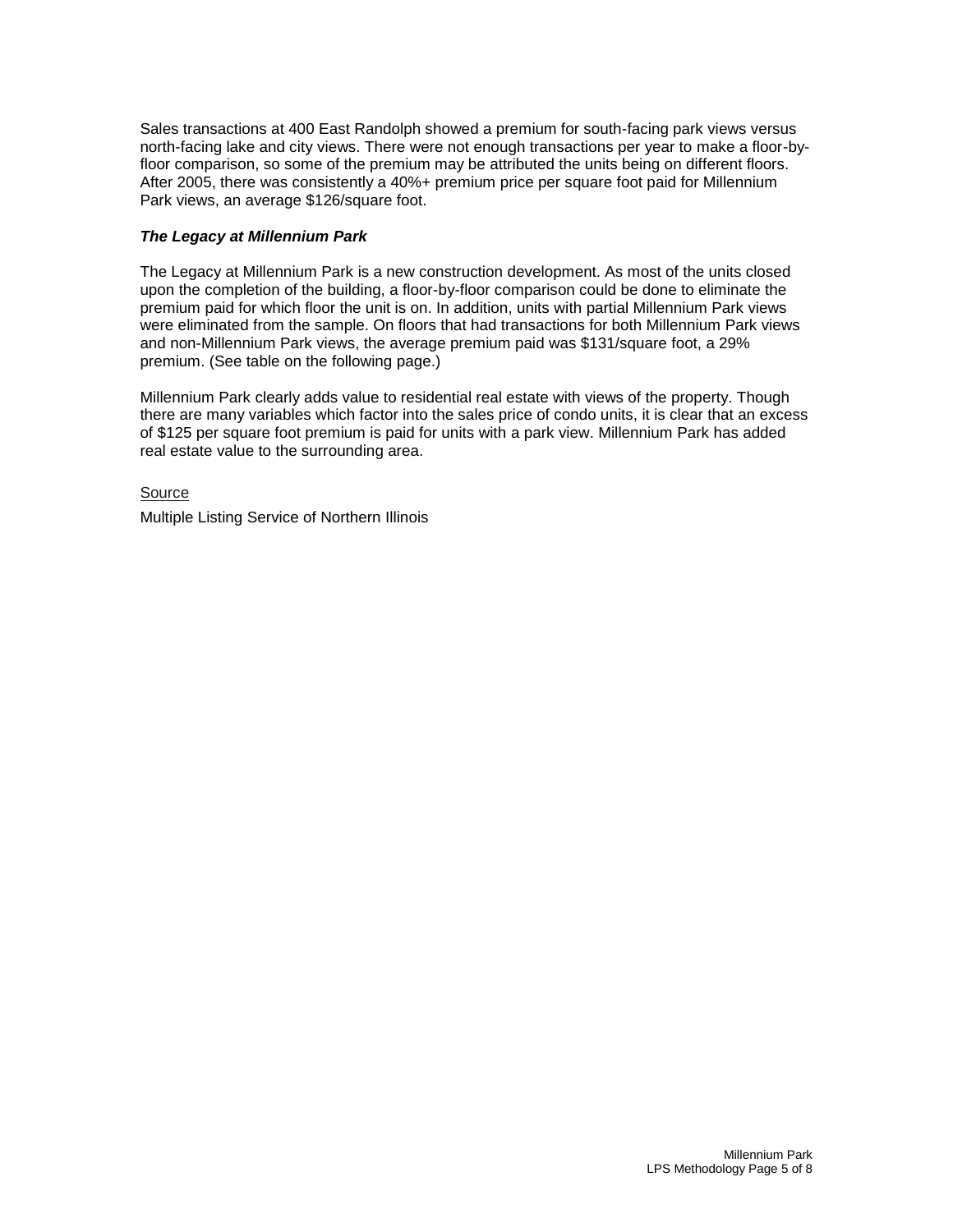|       |                                   | Millenium Park View |                                                         |         | No Millennium Park View |                                             |     |                          |    |      |    |            |       |
|-------|-----------------------------------|---------------------|---------------------------------------------------------|---------|-------------------------|---------------------------------------------|-----|--------------------------|----|------|----|------------|-------|
|       |                                   |                     |                                                         |         |                         |                                             |     | Sum of Sales             |    |      |    |            |       |
| Floor | Sum of SF                         |                     | Sum of Sales Price                                      |         | \$/SF                   | Sum of SF                                   |     | Price                    |    | S/SF |    | Difference | 96    |
| 15    | 4,497                             | Ś.                  | 2,429,040                                               | \$.     | 540                     |                                             | \$. | $\sim$                   |    |      |    |            |       |
| 16    | 5,061                             | \$                  | 2,888,911                                               | \$      | 571                     | 1,376                                       | \$  | 386,552                  | \$ | 281  | \$ | 290        | 103%  |
| 17    | 1,342                             | \$                  | 642,845                                                 | \$      | 479                     | 2,725                                       | \$  | 1,051,261                | \$ | 386  | \$ | 93         | 24%   |
| 18    | 2,829                             | \$                  | 1,352,920                                               | s       | 478                     | 1,850                                       | \$  | 764,262                  | \$ | 413  | \$ | 65         | 16%   |
| 19    | $\overline{\phantom{a}}$          | 5                   | $\,$                                                    |         |                         | 875                                         | 5   | 365,816                  | s  | 418  |    |            |       |
| 20    | $\overline{\phantom{a}}$          | \$                  | $\qquad \qquad =$                                       |         |                         | 1,850                                       | \$  | 806,781                  | \$ | 436  |    |            |       |
| 21    | 1,487                             | s                   | 752,807                                                 | s       | 506                     | 975                                         | s   | 419,900                  | s  | 431  | s  | 76         | 18%   |
| 22    | $\overline{\phantom{a}}$          | \$                  |                                                         |         |                         | 875                                         | \$  | 394,517                  | s  | 451  |    |            |       |
| 23    | 5.061                             | s                   | 3,186,418                                               | \$      | 630                     | 1,850                                       | s.  | 889,035                  | s  | 481  | Ś  | 149        | 31%   |
| 24    | 1,342                             | \$                  | 706,987                                                 | \$      | 527                     | 1,850                                       | \$  | 879,379                  | \$ | 475  | \$ | 51         | 11%   |
| 25    | 3,456                             | \$                  | 2,394,493                                               | \$      | 693                     | 975                                         | \$  | 530,313                  | \$ | 544  | Ś  | 149        | 27%   |
| 26    | 3,311                             | \$                  | 2,273,515                                               | \$      | 687                     | 975                                         | \$  | 417,453                  | \$ | 428  | \$ | 258        | 60%   |
| 27    | 3,092                             | \$                  | 2,234,188                                               | \$      | 723                     | 975                                         | \$  | 507,615                  | \$ | 521  | \$ | 202        | 39%   |
| 28    | 1,487                             | \$                  | 797,689                                                 | 5       | 536                     | $\overline{\phantom{a}}$                    | 5   | $\overline{\phantom{a}}$ |    |      |    |            |       |
| 29    | 2,829                             | s                   | 1,424,900                                               | s       | 504                     | 975                                         | s   | 454,900                  | \$ | 467  | \$ | 37         | 8%    |
| 30    | 5,206                             | s                   | 3,051,055                                               | s       | 586                     | 975                                         | s.  | 400,900                  | s  | 411  | Ś  | 175        | 43%   |
| 31    | 3,237                             | \$                  | 2,285,159                                               | s       | 706                     | 975                                         | \$  | 521,769                  | \$ | 535  | \$ | 171        | 32%   |
| 32    | 1,969                             | \$                  | 1,200,000                                               | \$      | 609                     | $\sim$                                      | \$  | $\,$                     |    |      |    |            |       |
| 33    | 5,206                             | \$                  | 3,071,200                                               | \$      | 590                     | 975                                         | \$  | 562,106                  | \$ | 577  | \$ | 13         | 2%    |
| 34    | 1,969                             | \$                  | 1,238,569                                               | \$      | 629                     | $\sim$                                      | \$  |                          |    |      |    |            |       |
| 35    | 6,285                             | \$                  | 3,640,458                                               | \$      | 579                     | 1,850                                       | \$  | 916,905                  | \$ | 496  | \$ | 84         | 17%   |
| 36    | 3,092                             | \$                  | 1,883,584                                               | \$      | 609                     | 875                                         | \$  | 418,236                  | \$ | 478  | \$ | 131        | 27%   |
| 37    | 6,548                             | s                   | 4,308,267                                               | 5       | 658                     | 1,850                                       | 5   | 916,322                  | \$ | 495  | \$ | 163        | 33%   |
| 38    | 3,092                             | s.                  | 1,834,271                                               | s       | 593                     | 1.850                                       | s.  | 948,681                  | s  | 513  | s  | 80         | 16%   |
| 39    | 4,579                             | s.                  | 2,689,663                                               | s.      | 587                     | 1,904                                       | \$. | 1,098,398                | s  | 577  | s  | 11         | 2%    |
| 40    | 6,548                             | \$                  | 4,165,571                                               | \$      | 636                     | 975                                         | \$  | 489,333                  | s  | 502  | s  | 134        | 27%   |
| 41    | 3,429                             | \$                  | 2,352,606                                               | \$      | 686                     | $\sim$                                      | \$  | $\sim$                   |    |      |    |            |       |
| 42    | 2816                              | \$                  | 2,473,491                                               | \$      | 878                     | 997                                         | \$  | 487,500                  | \$ | 489  | \$ | 389        | 80%   |
| 43    | 1,999                             | \$                  | 1,571,207                                               | s.      | 786                     | 1,189                                       | \$  | 611,953                  | \$ | 515  | \$ | 271        | 53%   |
| 44    | $\overline{\phantom{a}}$          | \$                  | $\sim$                                                  |         |                         |                                             | \$  |                          |    |      |    |            |       |
| 45    | 3,093                             | \$                  | 1,525,100                                               | 5       | 493                     | $\sim$<br>$\sim$                            | \$  | $\blacksquare$           |    |      |    |            |       |
| 46    | 4,659                             | s                   | 2,384,652                                               | s       | 512                     | 1,189                                       | \$  | 611,119                  | s  | 514  | s  |            | 0%    |
| 47    | 1,584                             | s                   | 807,000                                                 | s.      | 509                     | 1,189                                       | s   | 584,104                  | s  | 491  | s  | (2)<br>18  | 4%    |
| 48    | 3,075                             | \$                  | 1,917,733                                               | s       | 624                     | 1.189                                       | s.  | 549,195                  | s  | 462  | Ś  | 162        | 35%   |
| 49    | 1,479                             | \$                  | 958,807                                                 | \$      | 648                     | $\sim$                                      | Ś   |                          |    |      |    |            |       |
| 50    | 5,092                             | \$                  | 3,596,008                                               | Ś.      | 706                     |                                             | \$  | $\equiv$                 |    |      |    |            |       |
| 51    | 1,596                             | \$                  | 950,000                                                 | \$      | 595                     | $\scriptstyle\rm m$<br>$\scriptstyle\rm II$ | \$  | $\equiv$                 |    |      |    |            |       |
| 52    |                                   | \$                  |                                                         | s       | 609                     |                                             | \$  |                          |    |      |    |            |       |
| 53    | 1,497                             | \$                  | 912,015                                                 |         |                         | $\blacksquare$<br>1,189                     | \$  | 580,000                  | \$ | 488  |    |            |       |
| 54    | $\overline{\phantom{a}}$<br>1,596 | \$                  | $\overline{\phantom{a}}$<br>975,293                     | 5       | 611                     |                                             | \$  |                          |    |      |    |            |       |
| 55    | 1,596                             | s                   |                                                         | s       | 741                     | $\overline{\phantom{a}}$<br>1,189           | s.  |                          | s  | 475  | s  | 267        | 56%   |
| 56    |                                   | s                   | 1,182,698                                               |         | 870                     | $\sim$                                      | s   | 564,218                  |    |      |    |            |       |
|       | 2,405                             | s                   | 2,092,861                                               | s.<br>s |                         |                                             | s.  |                          |    |      | s  |            | $-7%$ |
| 57    | 1,596                             |                     | 919,900                                                 |         | 576                     | 1,189                                       |     | 734,448                  | s  | 618  |    | (41)       |       |
| 58    | 1,596                             | \$                  | 879,151                                                 | \$      | 551                     |                                             | \$  |                          |    |      |    |            |       |
| 59    | 3,902                             | \$                  | 3,035,271                                               | \$      | 778                     |                                             | Ś   |                          |    |      |    |            |       |
| 60    | 2,436                             | \$                  | 1,684,900                                               | \$      | 692                     |                                             | \$  |                          |    |      |    |            |       |
| 61    | 1,999                             | \$                  | 2,497,333                                               | s       | 1,249                   |                                             | \$  |                          |    |      |    |            |       |
| 62    | $\overline{\phantom{a}}$          | s                   |                                                         |         |                         |                                             | s   |                          |    |      |    |            |       |
| 63    | 1,999                             | \$                  | 1,357,076                                               | 5       | 679                     |                                             | 5   |                          |    |      |    |            |       |
| 64    | 2,930                             | s                   | 2,362,320                                               | s       | 806                     |                                             | s   |                          |    |      |    |            |       |
| 65    | 5,366                             | s                   | 4,148,386                                               | s       | 773                     |                                             | s   |                          |    |      |    |            |       |
| 68    | 7,365                             | s                   | 6,550,836                                               | s.      | 889                     |                                             |     |                          |    |      |    |            |       |
| Total | 167,556                           | s                   | 106,388,275                                             | s       | 635                     | 20,749                                      |     | \$10,061,850             | \$ | 485  | s  | 150        | 31%   |
|       |                                   |                     | Average Price Difference for Lake Viewys . No Lake View |         |                         |                                             |     |                          |    |      | \$ | 131        | 29%   |
|       | Transaction Data from MLSNI       |                     |                                                         |         |                         |                                             |     |                          |    |      |    |            |       |
|       | Millennium Park View              |                     |                                                         |         |                         |                                             |     |                          |    |      |    |            |       |
|       | No Millennium Park View           |                     |                                                         |         |                         |                                             |     | 88<br>37                 |    |      |    |            |       |
|       |                                   |                     |                                                         |         |                         |                                             |     | 33                       |    |      |    |            |       |
|       |                                   |                     | Partial Millennium Park View (Excluded from Sample)     |         |                         |                                             |     |                          |    |      |    |            |       |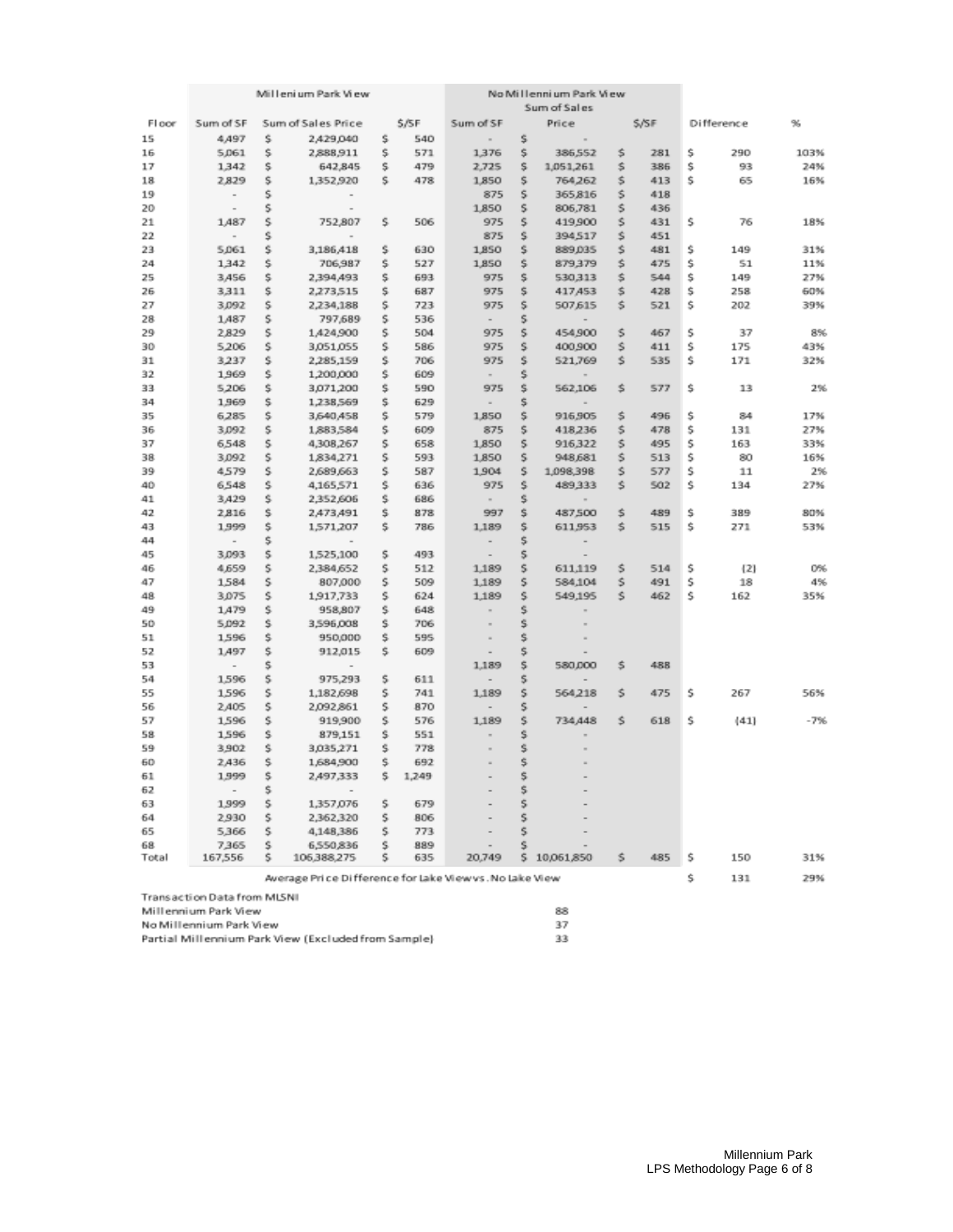### *Increased rents in apartment buildings adjacent to the park by 22% since the park's opening, and has helped them maintain an average occupancy rate of 94%.*

Below is breakdown showing 7 buildings and the rent associated with each one. Three buildings show a comparison from 2004 to 2011. The data can be analyzed to determine whether or not there has been an increase in property rents adjacent to the park.

|                            |                      |       |                       |            |   |        | Q1 2011         |           | Q3 2004 |        |                           |  |
|----------------------------|----------------------|-------|-----------------------|------------|---|--------|-----------------|-----------|---------|--------|---------------------------|--|
| <b>Name</b>                | <b>Address</b>       | Units | Avg SF Luxury Quality |            |   | Quoted | <b>Net Rent</b> | Occupancy |         |        | Quoted Net Rent Occupancy |  |
| Agua                       | 225 N Columbus       | 474   | 758                   | Yes        | А | \$2.91 | \$2.67          | 92.0%     |         |        |                           |  |
| Columbus Plaza             | 233 E Wacker         | 534   | 834                   |            | в | \$1.92 | \$1.92          | 97.0%     | \$1.65  | \$1.65 | 94.0%                     |  |
| <b>MDA City Apartments</b> | 63 E Lake St         | 190   | 871                   | Yes        | А | \$2.39 | \$2.39          | 92.1%     |         |        |                           |  |
| Millenium Park Plaza       | 151 N Michigan       | 550   | 819                   |            | в | \$2.25 | \$2.25          | 97.1%     | \$2.01  | \$1.86 | 96.0%                     |  |
| North Harbor Tower         | 175 Harbor Drive     | 600   | 938                   |            | А | \$2.02 | \$2.02          | 97.0%     | \$2.08  | \$1.75 | 88.0%                     |  |
| The Shoreham               | 400 E South Water    | 548   | 806                   | Yes        | А | \$2.46 | \$2.11          | 90.1%     |         |        |                           |  |
| <b>The Tides</b>           | 360 East South Water | 608   | 803                   | Yes        | А | \$2.58 | \$2.21          | 91.8%     |         |        |                           |  |
|                            |                      | 3.504 |                       | Unit WAval |   | \$2.35 | \$2.20          | 94.1%     | \$1.92  | \$1.75 | 92.5%                     |  |

Rents in apartment buildings adjacent to the park increased 22.4% since the park opened in 2004. The East Loop has maintained higher than average occupancy at 94.1% vs. 93.9% despite having several older buildings.

#### Sources

Appraisal Research Counselors Multiple Listing Service of Northern Illinois

# **Cost Comparison Methodology**

*The "Lakefront Millennium Project" was originally planned as a 16-acre landscaped greenroof atop a parking garage, designed in the traditional Beaux Arts style of Grant Park. It was to serve as the new home for the Grant Park Music Festival, and would have cost \$150 million (\$120 million from parking revenue bonds and \$30 million from private sources).*

*With a bold vision for transformative placemaking in a critical urban space, Millennium Park ultimately cost \$475 million, with \$173.5 million coming from the private sector. The project size increased by almost 50%, and required the removal of an existing parking garage and numerous design revisions in order to create the landscape that features a collection of work by world-renowned artists, architects, planners, landscape architects and designers.*

*Millennium Park became a catalyst for development in the surrounding neighborhood by creating a highly attractive magnet for activity, and by removing a barrier between downtown Chicago, sections of Grant Park, and the City's waterfront. The result is a return on investment of an annual \$1.4 billion in direct visitor spending and \$78 million in tax revenue, and an expected \$1.4 billion in residential development generated over a 10 year period.*

**Sources** Explore Chicago, The City of Chicago's Official Tourism Site [http://explorechicago.org/city/en/millennium/millennium\\_park\\_history.html](http://explorechicago.org/city/en/millennium/millennium_park_history.html) *accessed 5/1/12*